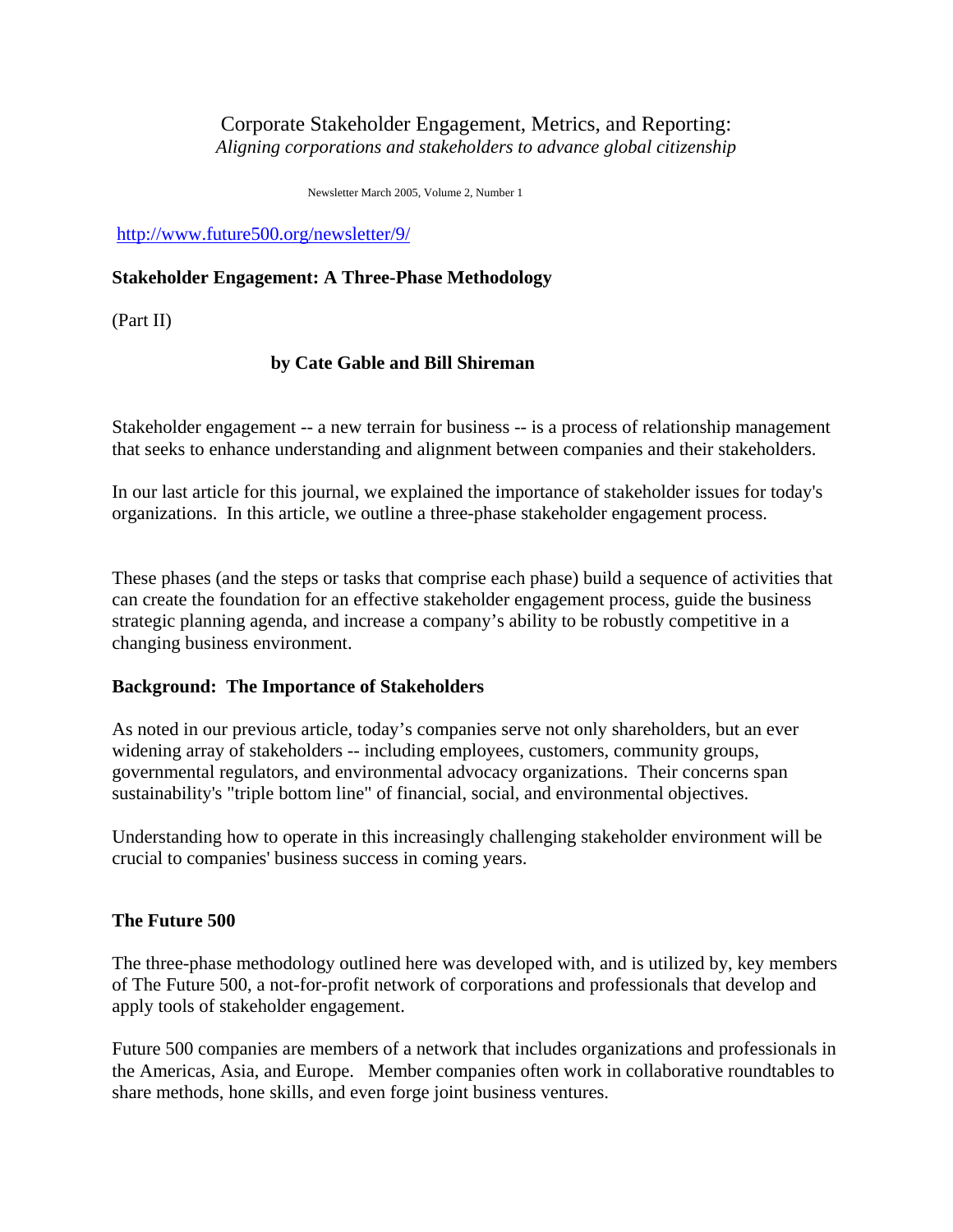# **Overview of the Stakeholder Engagement Process**

The three phases of the stakeholder engagement process are the following:

- Phase One -- Internal Preparation. Find the right leader; build/train your team; measure your company's baseline performance and the public's perceptions of your performance.
- Phase Two -- Stakeholder Mapping and Strategic Planning. Inventory your stakeholders; map stakeholder roles to business objectives; analyze the results; draw the results together into a strategic plan.
- Phase Three -- Stakeholder Engagement. Execute against your stakeholder engagement plan to reach business objectives; measure and monitor results; communicate results appropriately.

For a company's stakeholder engagement process to truly succeed, each phase must be accomplished and a full commitment to comprehensive action must exist at the highest levels of the organization.

Stakeholder engagement is a process. It is a systems approach to doing business and, because of that, it is transformative rather than merely tactical. The steps that comprise the three phases, and the many overlapping tasks, create (as in any system) a whole that is greater than the sum of the parts.

# **Phase One: Internal Preparation**

The first phase of the stakeholder engagement process involves internal preparation, including building a stakeholder team, and gaining knowledge about your current performance and the public's perceptions of your performance.

#### **Build Your Internal Stakeholder Team**

#### *Internal Company Leader*

A company's stakeholder efforts require a carefully selected internal leader, generally at the director level or higher. This leader should be someone who:

- is respected among a broad range of managers,
- has credibility with the company's management team,
- is not afraid to speak honestly about consequences, and
- is able to deliver bad news or bold recommendations if needed.

In our experience, this leader will be an excellent communicator from one of the following departments: public relations, corporate communications, human resources, corporate affairs, or investor relations.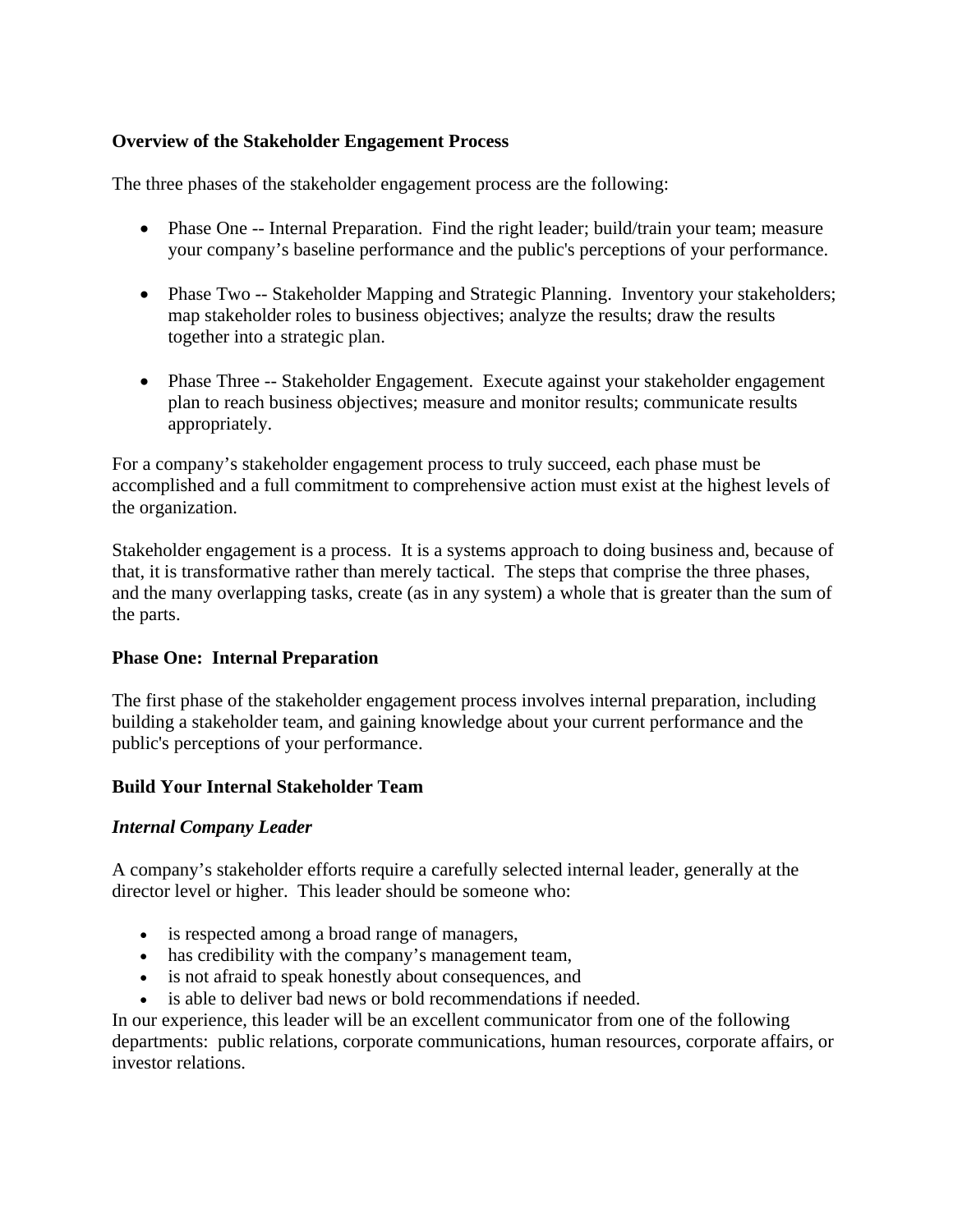The best leader for stakeholder initiatives must be a nuanced thinker (not someone who sees the world in black and white) and should be seasoned in conflict resolution and negotiation. He or she should be an agent for change, a change enabler -- not someone who is change-averse or who likes to keep tight control of a situation or simply support the status quo.

It is extremely important that this person understand the business intimately. He or she must have a broad understanding of key issues and controversies, pending litigation, and regulatory constraints, as well as a thorough knowledge of the marketing side -- branding, messaging, vision, and mission.

The chosen leader also must be well connected with key personnel within the firm -- someone who "knows who to know" and how to get things done. Ideally, this leader will report directly to the CEO.

# *Stakeholder Team*

Equally important is the make-up of the stakeholder team. For best results, a team should contain representatives from the major departments within the corporation:

- marketing,
- communications,
- operations,
- environmental and government affairs,
- human resources, and
- investor relations.

A clear chain of referral to the directors of each represented department should be established in the event of a crisis.

# **Avoid Raising Expectations to Unrealistic Levels**

One strategic error that companies sometimes make is to believe the myth that engaging with stakeholders will make all its problems go away. The reality is that sometimes stakeholder engagement can make matters worse initially, especially if preparation for this new kind of engagement has not been thorough.

If stakeholder engagement increases expectations to unrealistic levels, demands may simply escalate. Or if the wrong set of stakeholders has been engaged, strategic traps and unexpected consequences may derail an otherwise sincere effort.

An example of this phenomenon would be Chairman Bill Ford's sustainability commitments to environmental leaders. As CEO of Ford Motor Company, his initial bold vision came back to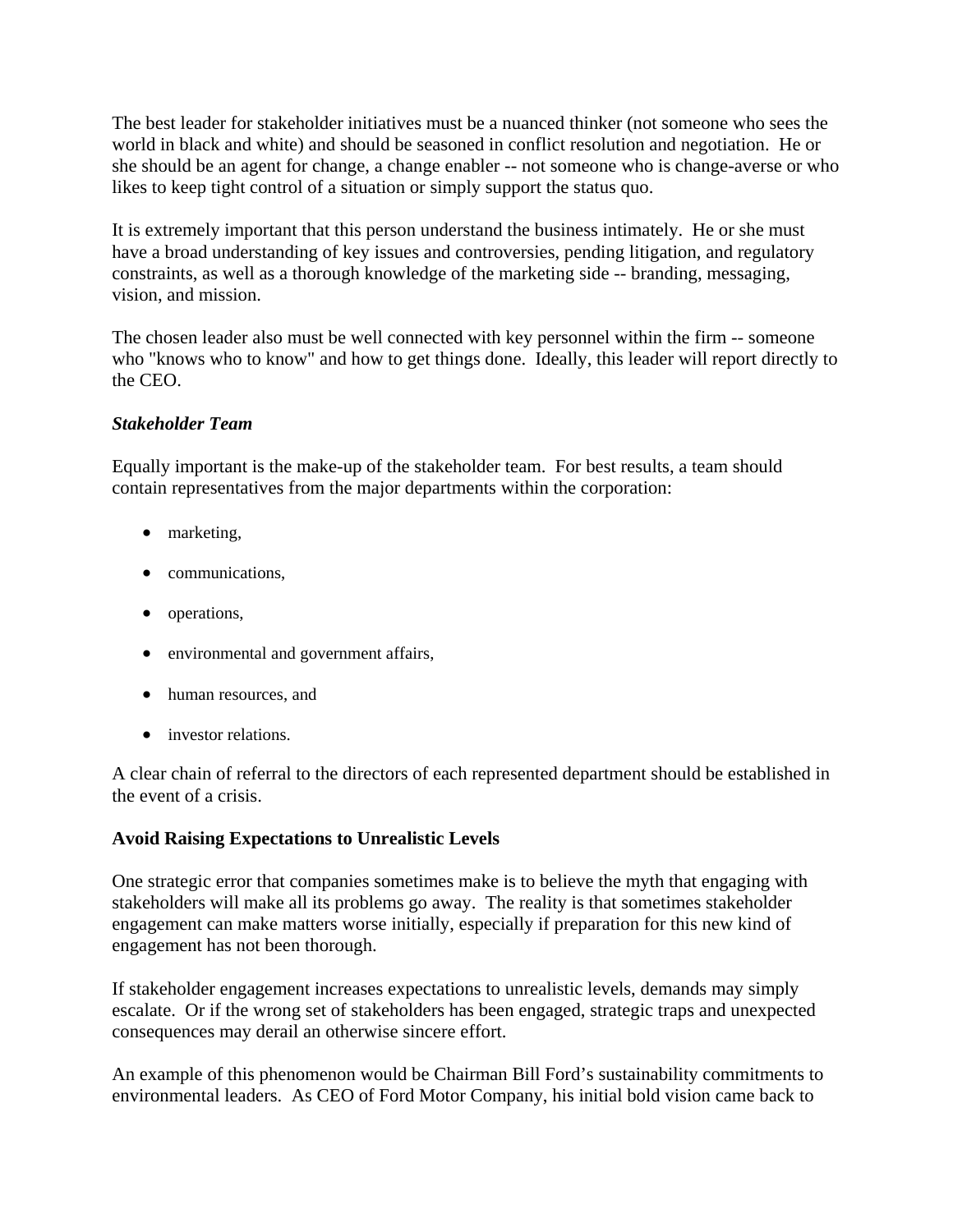haunt him when he was later forced to backtrack in the face of market realities. In the aftermath, environmentalists mounted a national campaign against Ford based on unmet expectations.

Ford has one of the best environmental records among leading American auto manufacturers. But the stage was set for disappointment. Expectations were raised that were not met. And despite Ford's high level of corporate responsibility, the company took a beating on environmental issues in the media.

A visionary at the head of a company who understands environmental and social issues is essential for a comprehensive and aggressive stakeholder engagement process, but the leader's visions can handicap a stakeholder engagement effort if they get out in front of the process.

# **Get the Proper Training**

A company should not undertake a comprehensive stakeholder engagement process without proper training in several key areas:

- stakeholder research,
- effective communications.
- negotiation and conflict resolution,
- risk/crisis management,
- media relations, and
- stakeholder dialogue techniques.

It is worth repeating here that creating an environment for effective stakeholder relations is a system: Every aspect of the system needs to be in place at once.

#### **Expect the Inevitable Missteps**

Stakeholder engagement training is extremely important because things will go wrong. No company finds that its entry into stakeholder engagement proceeds without a hitch. Stakeholder engagement is not a hard science. It is a new way of doing business, and missteps will be made.

Perhaps it is useful to think of stakeholder engagement as a new product in development: The process will need to be tweaked, and the design enhanced, as the product/process matures.

No company would consider launching a next-generation product without training its product development team in the latest manufacturing techniques, using materials specifications that have been checked and re-checked, and putting the product itself through beta testing. The same kind of attention to detail is needed to create an effective stakeholder engagement process.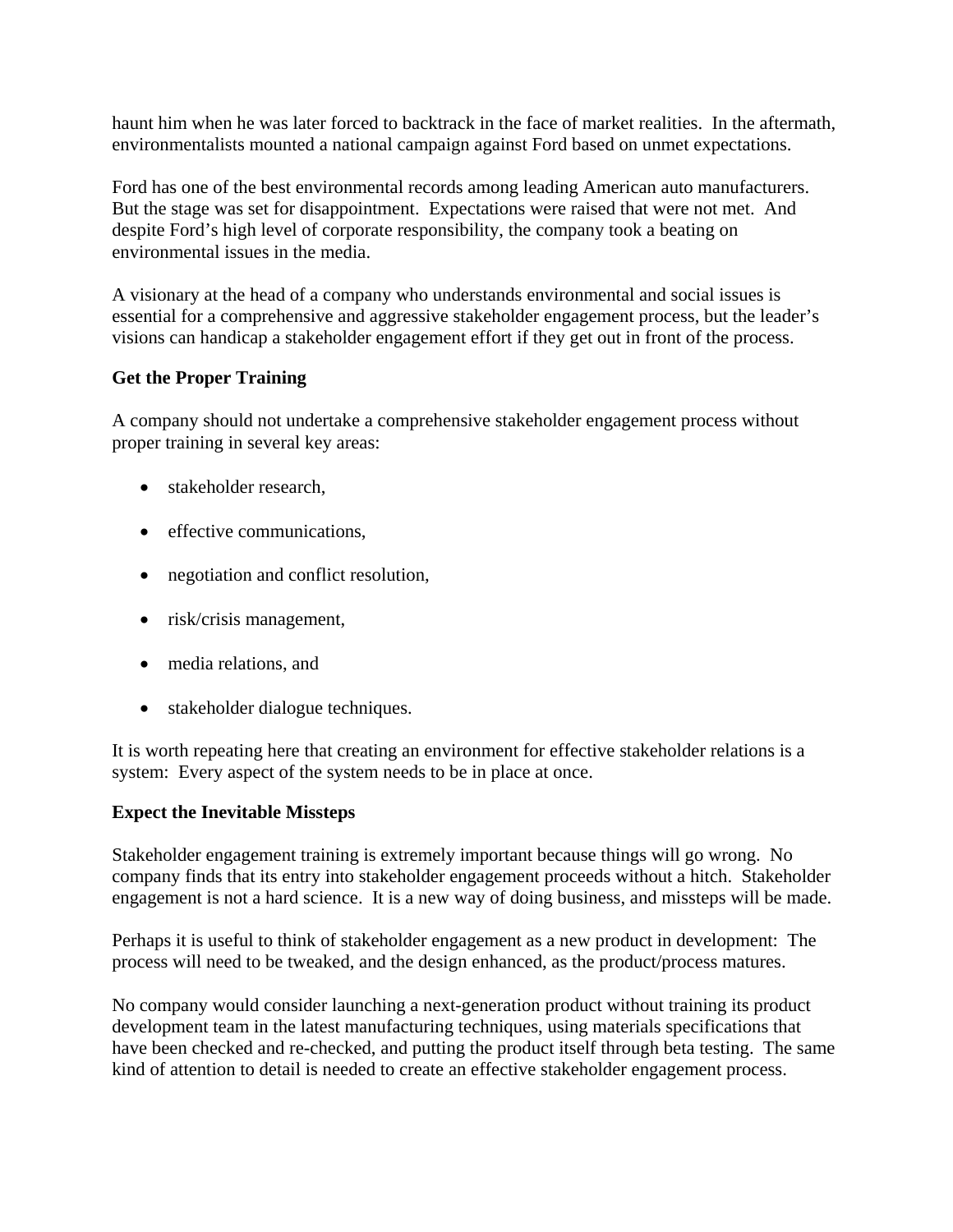#### **Measure Your Performance and Stakeholder Perceptions of Your Performance**

It is important to establish a baseline indicating how your company is currently perceived by its stakeholders. First, however, it is critical to make the distinction between "performance" and "perception."

#### *Performance Versus Perception*

Performance is a verifiable fact. It refers to the actions your company has taken with regard to specific policy standards and procedures. For example, a standard might require a policy statement regarding supply chain partners and their selection. Your company either has this particular policy, or it doesn't. If it does, you simply reference the document, or post it on your website if appropriate. Performance regarding implementation of a particular policy is a matter of internal verification and external communication.

Perception is an external matter. Measuring public perception is a discovery process that seeks to find out how stakeholders with various perspectives, outside of your immediate company, view your performance.

Performance and perception of performance are both aspects of a company's stakeholder baseline. They often do not align, however. For example, your company may have a procedure on fair labor practices and may actually comply with this procedure. But for purposes of measuring public perception, the key question is: Who knows that you have this procedure in place?

We have seen many cases where companies' performance and the perception of their performance are polar opposites. One Future 500 member enjoys sterling performance as measured against the major corporate social responsibility (CSR) and socially responsible investing (SRI) standards now in use. However, it has had a long-standing cultural value that a company should be "caught doing good" rather than boasting about it. In addition, during one particular time period, the company was the subject of several negative news stories concerning isolated labor issues. As a result, the external perception of this company's current performance as a corporate good citizen has been well below its actual performance.

On the other hand, if the perception of a company's performance is quite high among members of the public or in the media, while measurements of its actual performance are low, then the company likely has risk management problems that may be exposed when a robust stakeholder dialogue begins.

These kinds of perception-performance gaps are an indication that work must be done internally before a full-fledged stakeholder engagement process can begin in earnest. These examples also illustrate why it is important to measure both performance and perception.

#### *Negative Perceptions Can Do Damage -- Even If They Are Inaccurate*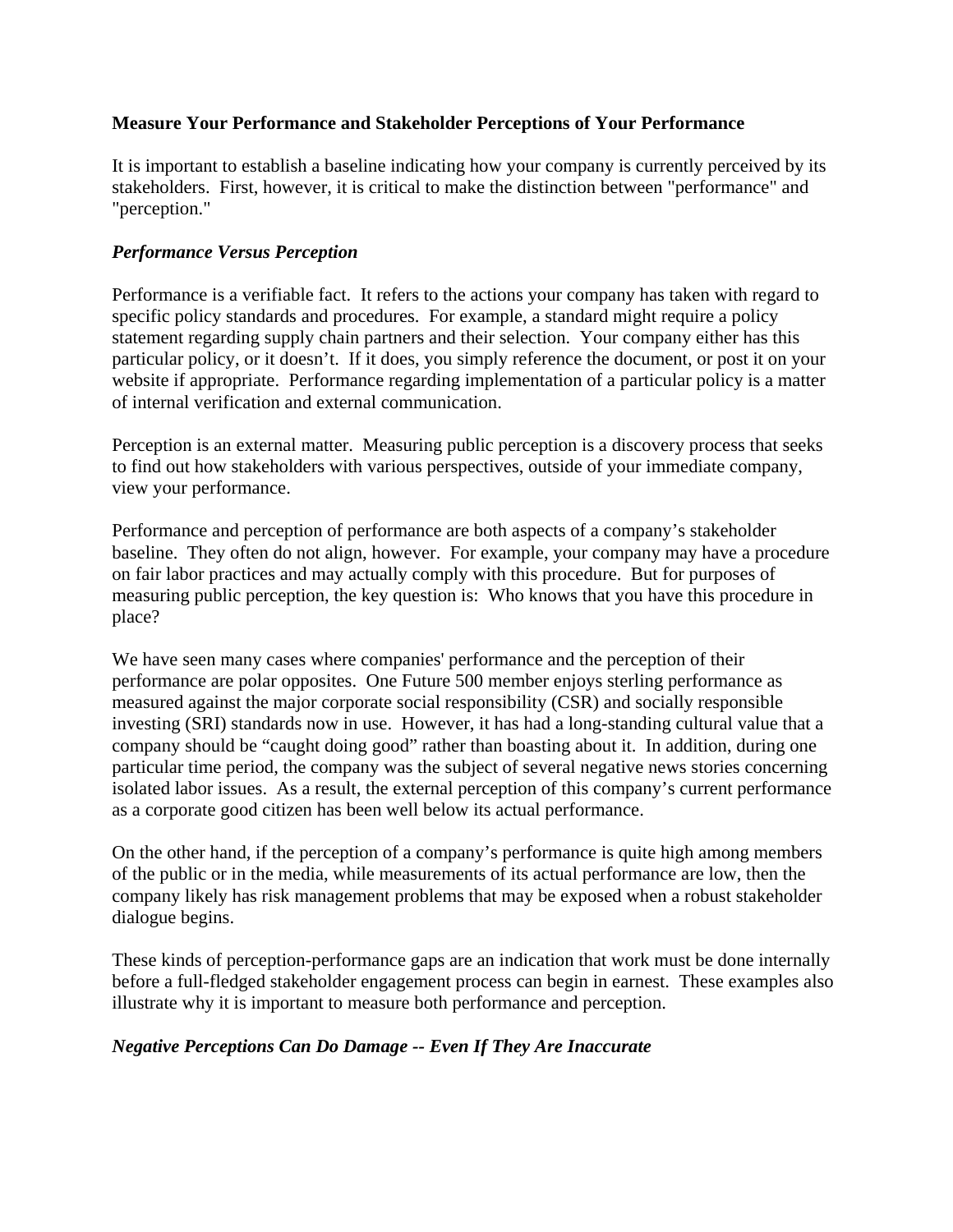Another myth of stakeholder engagement is, "If bad news isn't true, it can't hurt us." This is quite false, of course. Bad news, if not countered aggressively and quickly with counter-posing examples, can be detrimental to a company brand for a long time. Bad news is hard to clear up, and takes much longer to fade from the consumer's memory than does good news.

Ford is still suffering from its mishap with over-stated environmental aspirations. And Nike, despite years of instituting new policies and procedures in its overseas plants, may never hear the end of the attacks on its labor practices. Exxon's Valdez spill continues to tarnish that company's reputation after more than 15 years.

So, given the importance of both performance and the perceptions of that performance, how does a company go about measuring these things?

# *Corporate Performance Standards*

Performance can be measured in a variety of ways. Because this is an evolving field, there currently is a proliferation of standards for corporate performance that have been put forth by organizations promoting CSR and SRI. The major organizations and standards include:

New York Stock Exchange (NYSE) section 303A, corporate governance standards

- Goldman Sachs best practices recommendations
- Malcolm Baldrige National Quality Award
- Global Reporting Initiative (GRI)
- Social Accountability 8000 (SA 8000)
- Boston College Center for Corporate Citizenship
- International Chamber of Commerce (ICC)
- Business Council for Sustainable Development and Corporate Governance Principles
- Dow Jones Sustainability Index
- FTSE4Good Index Series
- Global Sullivan Principles
- Domini Social Investments
- Calvert Group
- UN Global Compact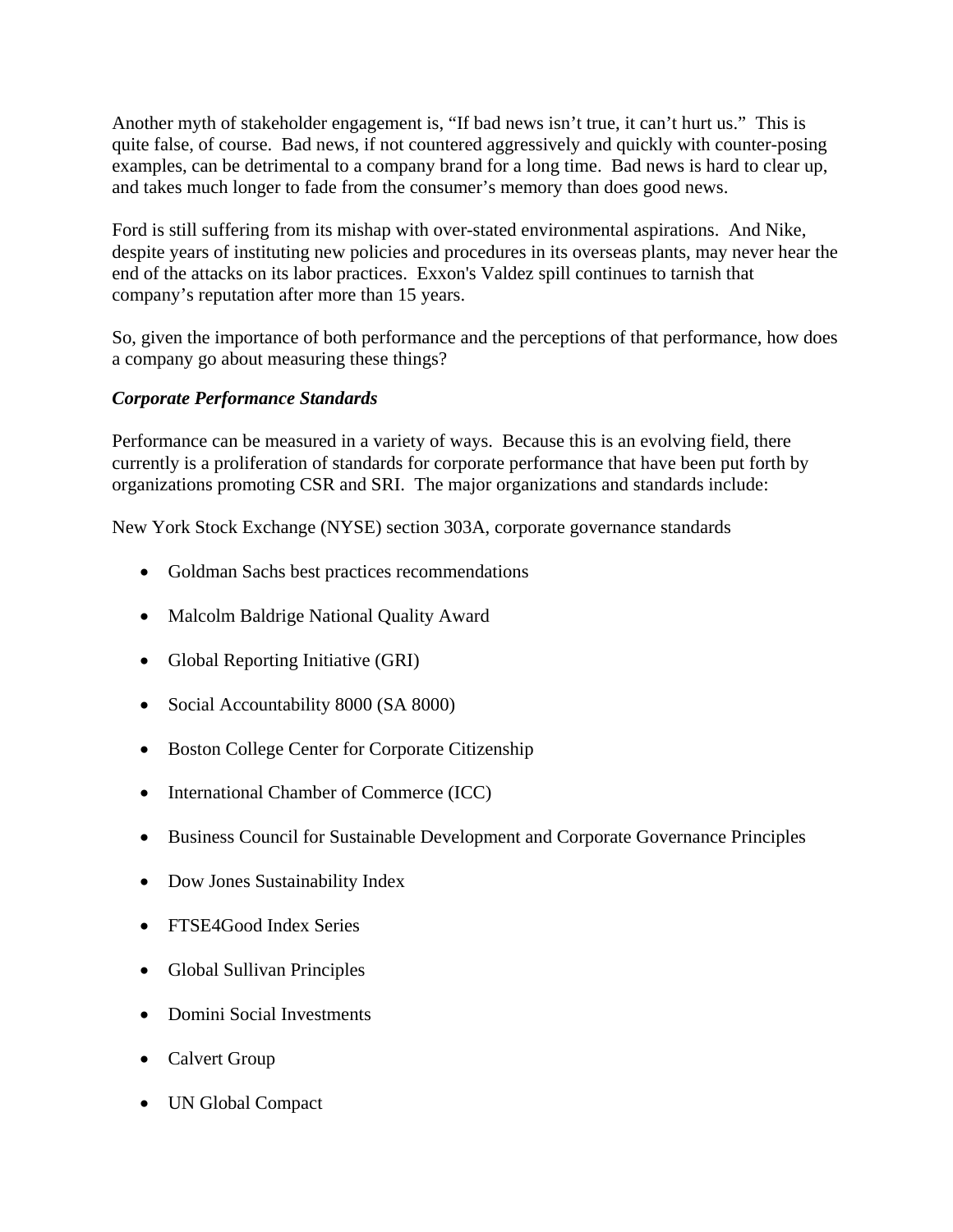- Coalition of Environmentally Responsible Economies (CERES)
- Caux Round Table
- Smart Growth Network
- Other indices and organizations such as the AA1000 Framework, Business in the Community (BITC), the Interfaith Center on Corporate Responsibility (ICCR), the Organisation for Economic Co-operation and Development (OECD), and Innovest

With this array of standards (including some that change yearly), a company can quite quickly experience what we call "survey fatigue." Each survey, comprehensively completed, can cost a company ,000 to ,000. This can quickly sap a CSR official's entire annual budget.

# *CAP Gap Audit™ Tool*

To remedy the problem of CSR/SRI survey fatigue, The Future 500 has developed a tool known as the Corporate Accountability Practice (CAP) Gap Audit™. The CAP Gap Audit™ is a "metatool" that uses an Excel-based software platform to consolidate the criteria of the 17 leading standards into one easy-to-use 195-point survey that ranks corporate governance, accountability, quality, social responsibility, and environmental sustainability. (We plan to discuss the CSR/SRI environment and the Future 500 approach to these standards in more detail in a future issue of this journal.)

#### *Choosing a Performance Measurement Method*

To measure performance, a company can either choose a particular standard to follow, or create a hybrid standard for its own internal use, or employ an audit tool such as  $CAP Gap<sup>TM</sup>$  that rates a company against a range of standards. Measuring with one of these methods can give a company a baseline performance indicator on its CSR/SRI health.

# *Measuring Perceptions of Performance: Selecting Opinion Leaders*

In the Future 500 methodology, measuring perceptions of performance begins by selecting key opinion leaders in each of the five stakeholder categories (see Exhibit 1 for a graphic depicting these categories):

- Corporate Governance: Shareholders (traditional, institutional, and socially responsible)
- Workplace: Executives, employees, contractors, and supply chain partners
- Community: Local government representatives, neighbors, and local entrepreneurs
- Marketplace: Competitors, other suppliers, and consumers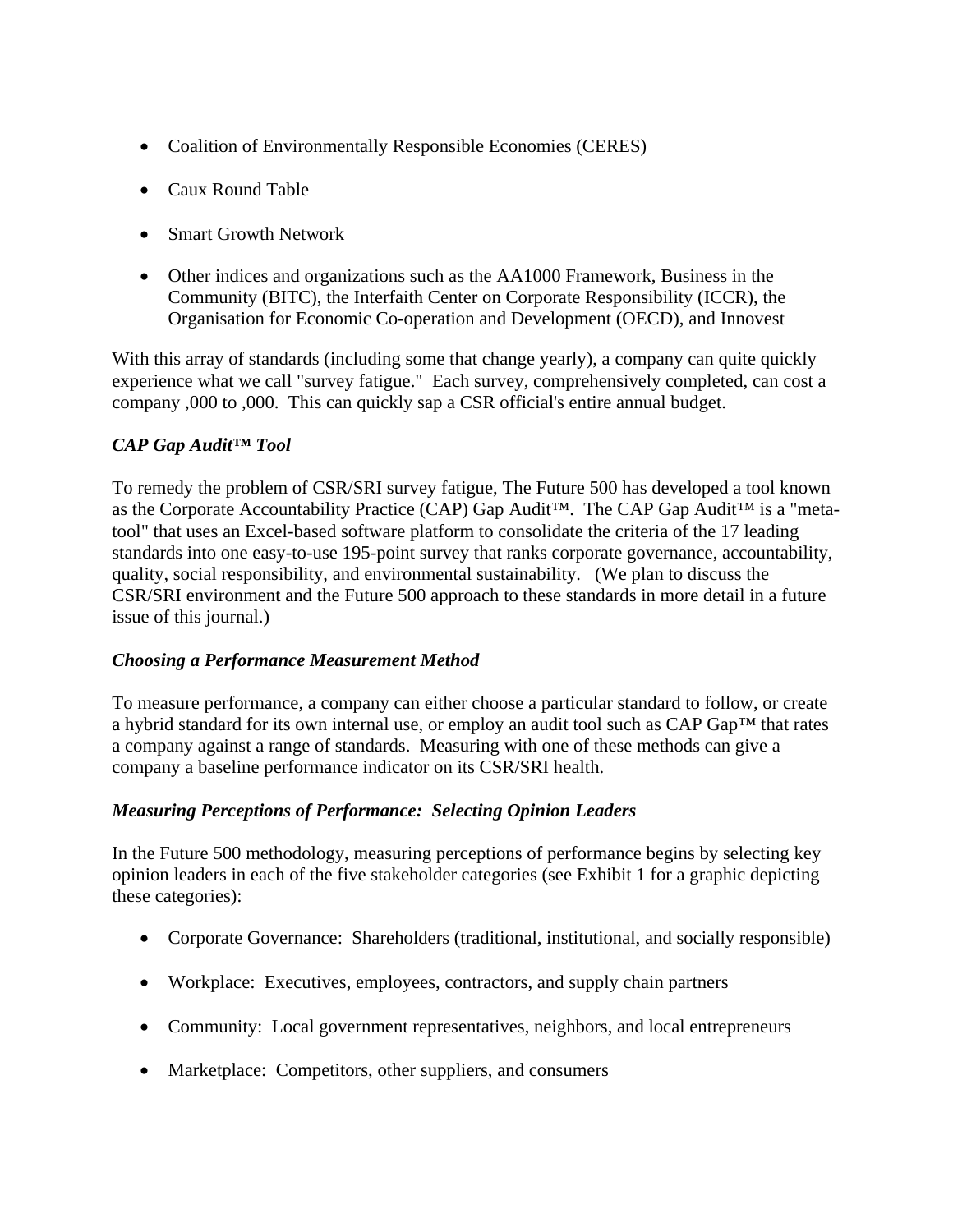• Environment: Advocacy leaders for natural resources and systems

# *Measuring Perceptions of Performance: Surveying Opinion Leaders*

Once the opinion leaders have been selected, they are surveyed on a series of questions. The survey is devised to generate numeric responses to queries touching upon overall company reputation, trust, and performance in key areas.

The numeric scores are compiled and mapped into a four-quadrant matrix that indicates the opinion leaders' ability to impact the business (from low to high) and their perceptions of the company (from positive to negative). See Exhibit 2 for a depiction of the matrix.

# *Completion of Phase One*

The metrics for both performance and perception of performance create a baseline that future stakeholder engagement activities will be measured against.

Once the internal foundational work is completed -- the stakeholder team leader chosen, the team members selected and trained, and baseline measurements of performance and perceptions of performance completed -- the stakeholder analysis and planning phase can begin.

# **Phase Two: Stakeholder Mapping and Strategic Planning**

The company now is ready to work toward a strategic plan for stakeholder engagement.

This is where companies often get into trouble. The reason is not so much poor planning. Rather, it frequently is a lack of any planning at all. Too often, company stakeholder engagement processes are ad hoc. Companies learn their lessons in real time. And this is a problem.

It is useful to begin the planning process with a map of the company's stakeholder relationships. Until recently, stakeholder mapping was an esoteric process with questionable utility. Most stakeholder maps were complex diagrams that showed a confusing array of stakeholders, with lines connecting them in a chart that resembled a food web in a complex ecosystem. Such maps are interesting academic exercises and can lead to fascinating insights, but they make poor planning tools.

# **Stakeholder Mapping and Planning in Eight Steps**

Through shared experiences, Future 500 companies have now developed a systematic eight-step approach to mapping and planning that is clearly tied to company business objectives and stakeholder engagement methodology. It is a core tool for effective stakeholder engagement planning.

This stakeholder mapping approach diagrams the relationships between a company and its stakeholders, and helps drive program planning and implementation in order to advance the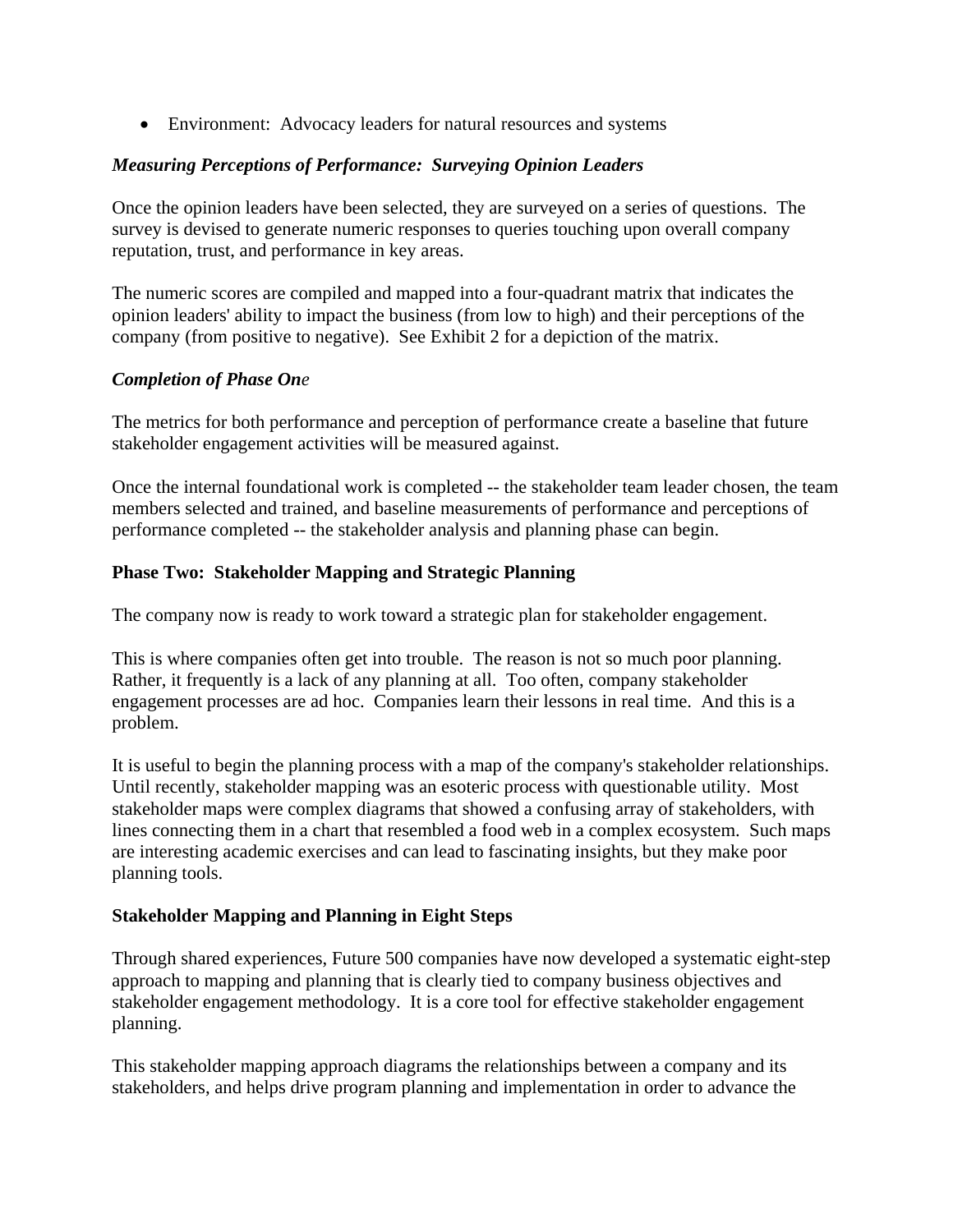company's business objectives by also advancing its stakeholders' interests. The map can be generated using simple software that captures the eight-step process.

# *Step 1: Set Clear Business Objectives*

The most important action at this stage is to outline clearly the company's status-quo situation and its business objectives so that these can be layered on top of the stakeholder research and analysis.

It is this crucial step that begins the process of building a stakeholder engagement plan that responds to key business goals, something that is all too often left out of "fuzzier" stakeholder engagement procedures. Identifying business objectives adds an element of critical focus to the planning process and allows a company to select the right stakeholders and strategies for its stakeholder engagement program.

Some mapping processes focus on stakeholders, but leave out the business needs that are critical to the success of a stakeholder engagement program. If the business does not survive, the systems it supports --community and environmental health initiatives, local employment opportunities, goods and services provided to customers -- cannot be sustained. The modes and strategies of stakeholder engagement ultimately must support key business objectives.

A business cannot sustain society if it does not sustain itself. A sustainability program that runs counter to the company's interests, or which does not advance them enough relative to the costs involved, will be dropped the next time the company faces tough economic times. Sustainability programs must themselves be sustainable because they are too important to lose.

# *Step 2: Inventory Your Stakeholders*

The research the company has completed up to this point will indicate the organization's baseline in terms of performance, perceptions of performance, and business objectives and direction (where the company wants to go).

To enable practical planning, the Future 500 mapping process begins by defining the stakeholder universe, the geographic scope of stakeholders, and the type of stakeholders to target: Is the stakeholder universe local, national, or international? What types of stakeholders should be included? Those focused on policy? Direct action? Those with a large national membership or only local affiliates?

Once the stakeholder universe is defined, the company compiles a list of stakeholders that it believes can positively or negatively affect attainment of the company's goals and objectives. The Future 500 then supplements this list by accessing as many as seven private and public databases containing thousands of stakeholder groups, each profiling a particular mix of stakeholder types and information. Typically, a list of about 200 to 300 stakeholders relevant to a particular company's business is established.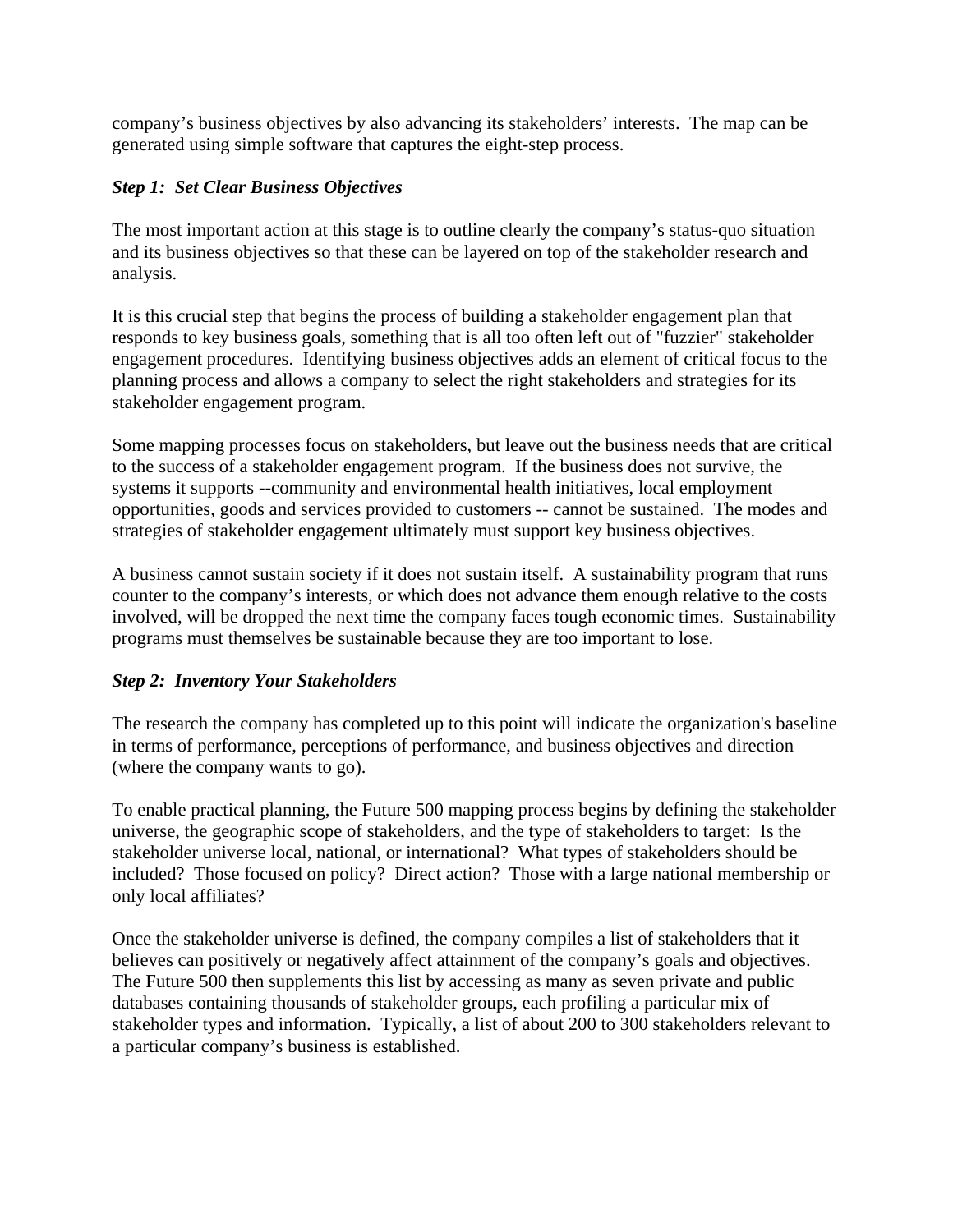Each stakeholder is then further categorized into three sectors of influence -- technology, policy, and marketplace.

- Technology stakeholders either support the company's technology (in the role of, for instance, suppliers) or compete with it (as substitute technologies).
- Policy stakeholders influence the regulatory environment that supports or impedes the company's business.
- Market stakeholders influence the marketplace to support the company's business (through, e.g., favorable press) or impede it (through activities such as boycott or shareholder action).

# *Step 3: Set Strategic Priorities*

In this step, stakeholders are further categorized and prioritized according to each company business goal or objective.

Stakeholders are designated as "supporters," "neutral/mixed," or "opponents" in relation to the company's goals and objectives. They also are ranked from low- to high-priority depending on the stakeholder's potential influence on the company.

A majority of stakeholders usually will be categorized as "neutral/mixed" toward the company because their relationship to it is not clearly supportive or opposed. Most stakeholders also generally are considered to be low priority because the number of stakeholders with a high potential to influence the company typically will be limited.

Step 4: Build Your Stakeholder Database

In this step, each stakeholder is further defined based on the collection of several categories of information, such as:

- stakeholder description
- history of the company's relationship with the stakeholder
- contact information
- geographic focus (local, national, or international)

It is also important to define how stakeholder groups relate to one another. By doing so, the research team will begin to uncover the "chain of influence."

Some larger non-governmental organization (NGO) foundations fund other, smaller organizations. Often the larger NGO has a more conservative appearance among the mainstream public, while the smaller groups funded by the NGO will be fleet-footed advocacy organizations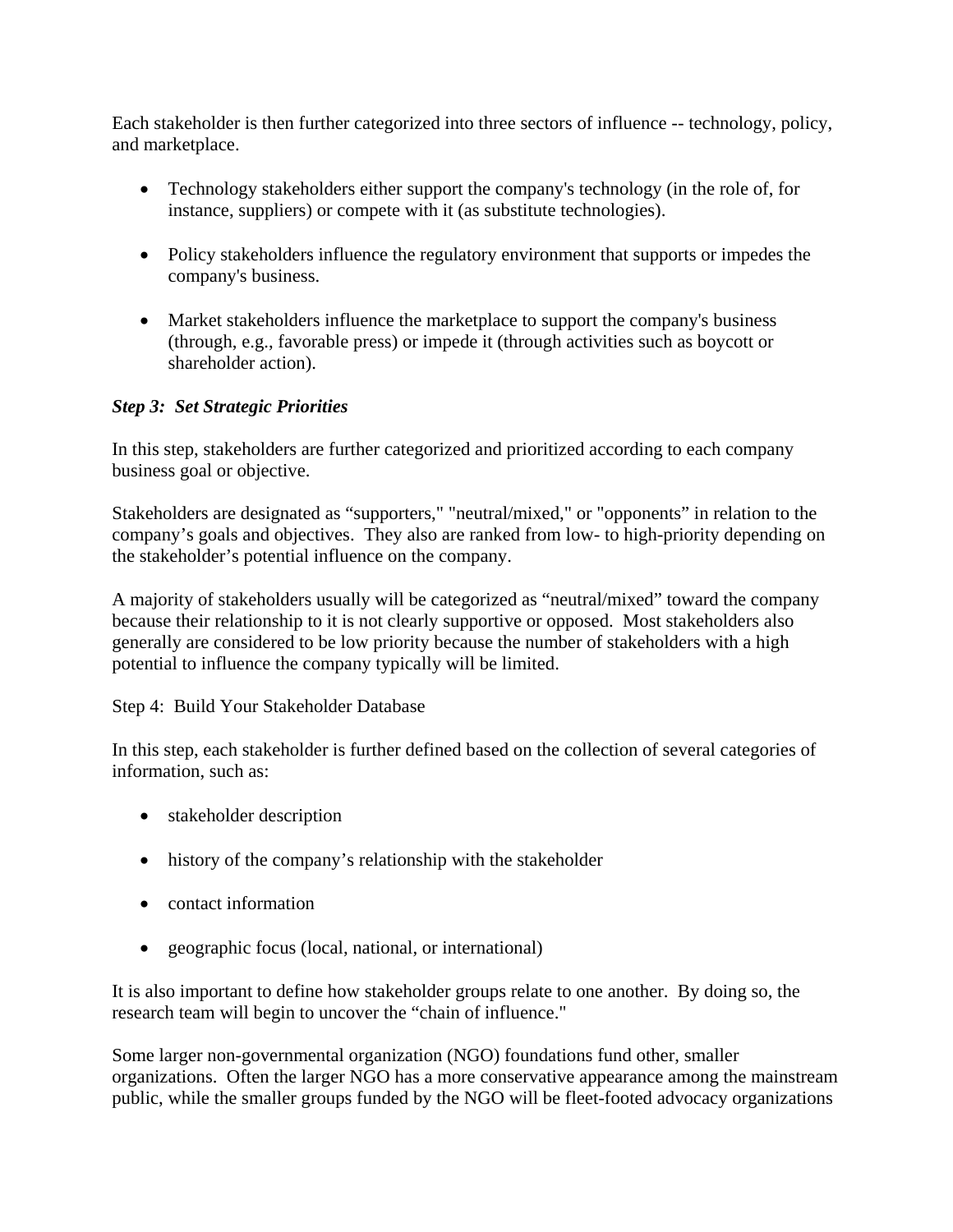with a more radical agenda. Sometimes organizations partner with one another to play the roles of "good cop/bad cop" -- sharing information and even goals, but using different, complementary tactics in the marketplace.

Finally, stakeholders should be categorized according to organizational type. While most stakeholder groups likely fall into one of the following categories, others may be hybrids that cut across more than one category:

- Research/Academic
- Litigation
- Policy
- Direct Action
- Shareholder Action
- Corporate
- Media
- Membership-based
- Foundation/Funder
- Professional Network/Alliance
- Government

# *Step 5: Prepare Stakeholder Maps*

At this point, the company will be ready to create stakeholder maps. The initial map that is constructed generally proves effective for brainstorming long lists of stakeholders, and that is how we use it with Future 500 companies.

The primary form of stakeholder map we use charts the path from the status quo to the company's business objective. Along the path, it diagrams the firm's priority stakeholders, categorized by the sectors they influence: technology, policy, or the market.

By clicking on any stakeholder listed on the map, additional maps can be created, illustrating the dynamics among various stakeholders. One example where this can prove useful is with respect to the "chain of influence" discussed in step four. Some stakeholders may be major funders or customers. Others may be political allies. Still others may be technology partners or competitors.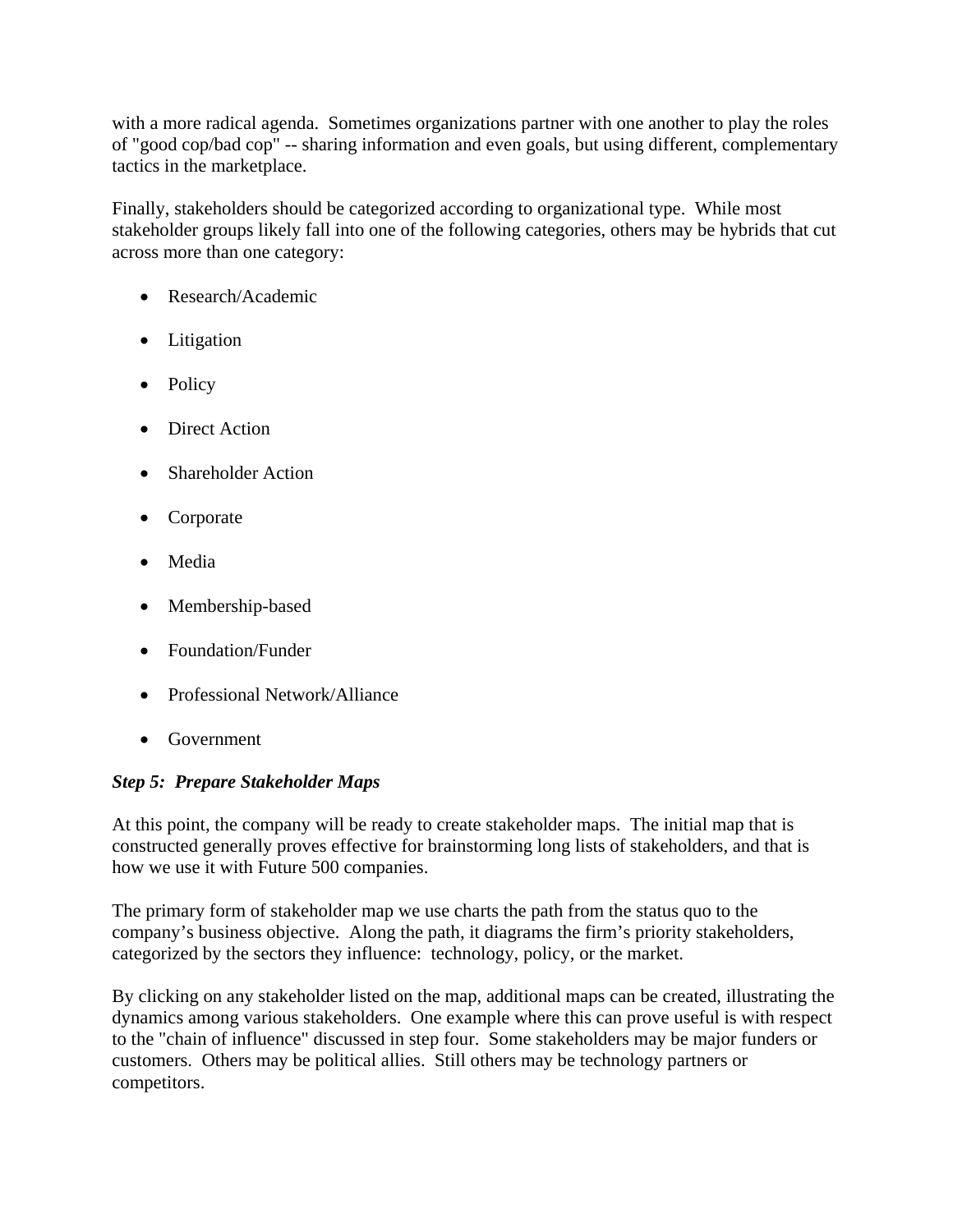#### *Step 6: Select Modes of Engagement*

Once stakeholder mapping has been completed and a clear picture of who exists and how they relate to one another has been made, the company can begin strategizing on what kind of engagement is best suited to each of the various stakeholders identified.

Exhibit 3 illustrates possible modes of stakeholder engagement, with sample actions appropriate to each mode. The modes of engagement are listed in order of increasing complexity.

The simplest engagement mode (tracking) requires only the monitoring of various stakeholders, and hence is not particularly time- or cost-intensive. By contrast, the most complex engagement mode (networking) often requires companies to invest significant financial and human resources. One example of a networking organization is the World Business Council on Sustainable Development. Companies contribute significant amounts of money to the Council, and volunteer their senior executives to various Council working groups.

For each stakeholder inventoried, a proper engagement mode is assigned. For example, a company might wish merely to track a group that is opposed to them, rather than collaborate with such a group. Or the company might wish to leverage the expertise of a group or governmental agency, in which case they might partner with them.

The number of stakeholders assigned to each engagement mode should be inversely proportional to the engagement complexity of the mode. For example, a company might track hundreds of stakeholders, but partner with only a few.

# *Step 7: Prioritize Project Options*

With a proper engagement mode assigned to each stakeholder, Future 500 facilitates a brainstorming process to create a list of existing or desired company projects that will encompass each mode. For example, for the "inform" mode, a company might employ several projects, such as an email newsletter, direct mail, or targeted media outreach.

Stakeholders then are assigned to the various projects as appropriate. In some cases, stakeholder groups may require multiple engagement modes. For example, the company may partner with a group, while also informing the group of company news via email, direct mail, and media press releases.

Once stakeholders are assigned to projects, the projects are prioritized in importance based on their ability to help the company attain its business objectives. Prioritization allows the company to focus its limited resources on stakeholder engagement projects that offer the greatest potential return on investment.

# *Step 8: Draw Projects Together into a Cohesive Plan*

The prioritized projects next are grouped into logical programs, such as media outreach or strategic philanthropy. These programs represent the pieces that make up a particular company's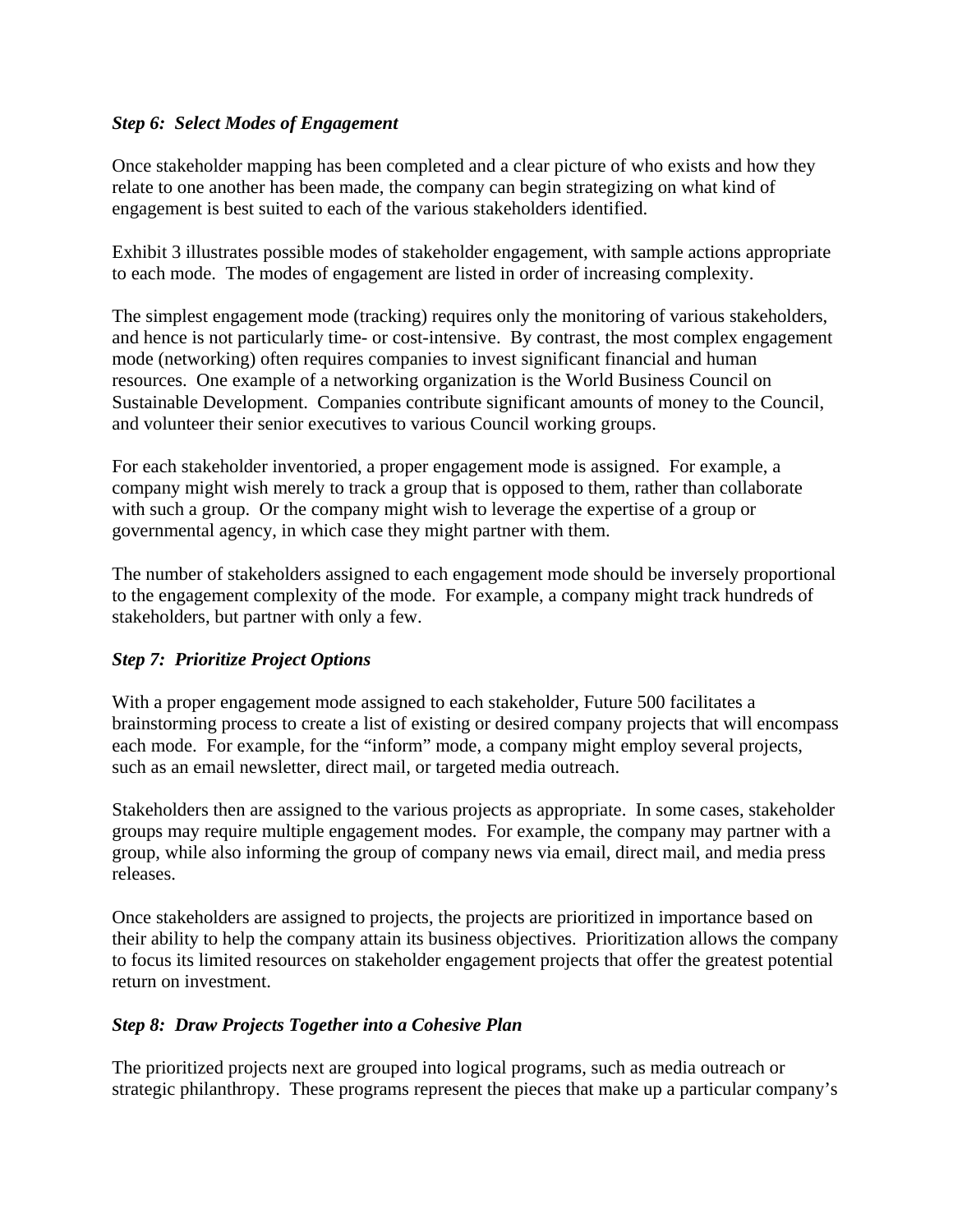stakeholder engagement plan. We call this structure the three Ps (3Ps): Plan, Programs, Projects.

At this point, a leader is assigned to each project, project timelines are created, and lists of tasks are outlined.

Relevant information should be stored in electronic form, using appropriate software. This will give the company a central data repository that can be accessed via an intranet and updated constantly by project leaders.

# *Benefits of the Eight-Step Stakeholder Mapping and Planning Approach*

By using this eight-step methodology, and capturing the results via software, what had been a haphazard process is streamlined and organized, allowing the company to engage with its stakeholders in a more focused, substantive way. This significantly increases the chances that incremental change will actually take place, rather than languish.

To summarize, mapping your company's stakeholder system is a process of identifying stakeholder groups, understanding the relationships among groups, and determining what role they play in the larger system within which a business operates. This mapping helps outline how to most appropriately engage with selected stakeholders to best meet the company's business goals.

Although stakeholder entities can change frequently, many have been in existence for decades. Based on years of accumulated research, The Future 500 has created s-Mapping software that can assist companies in stakeholder research and analysis.

# **Stakeholder Mapping Leads to Strategic Planning**

Stakeholder mapping leads into a strategic planning phase that proceeds through five major steps:

- setting goals and objectives
- setting a timeline
- selecting engagement modes and assignments
- selecting methods of embedment and adaptation
- gaining support and following through

This period in the process may require an intensive realignment of data. Business objectives may need to be confirmed or revised.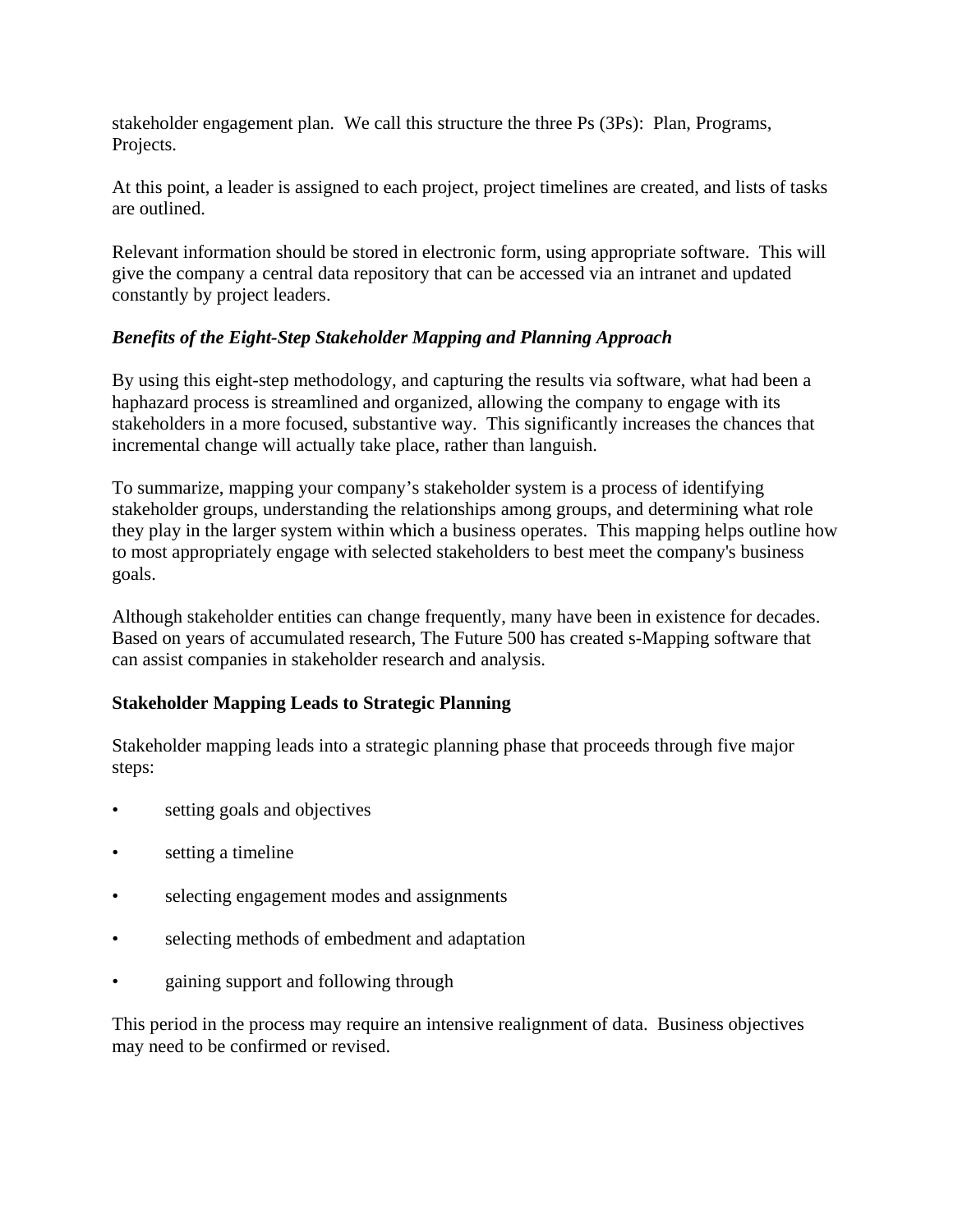This is also the time for dialogue within the organization among the key players from the departments that will be most affected by or involved in the activities that are beginning to emerge as the planning process progresses. For instance, if one of the major objectives is a marketing or messaging stance unique to the branding of a new product, the marketing department will need to be consulted on what stakeholders have been selected, and the role envisioned for those selected groups.

As this dialogue process takes place within the larger internal corporate community, you should anticipate some push-back from company personnel who have not been involved in the stakeholder research and analysis process. Remember that this type of engagement process is a transformation tool, not only for stakeholders but for the company and its employees as well.

As part of the planning process, the company should identify business functions that are likely to be influenced by the stakeholder process. Identify the "who" and "how" for changing these functions, and then build people and methods into the plan.

Be sure to involve representatives from each business function in the planning and implementation process. As the stakeholder engagement initiative moves forward, provide key members of the stakeholder and support teams with annual assessments and quarterly progress reports.

Once a company's strategic plan for stakeholder engagement is devised and has been discussed with relevant participants within the organization, the process moves into the final phase -execution.

# **Phase Three: Stakeholder Engagement**

The typical stakeholder engagement plan will contain a list of 200 to 300 selected stakeholders, of which only a handful are likely to be pivotal. The plan will also identify appropriate stakeholder engagement modes, and include a list of matched activities.

Each stakeholder group should then be assigned a member of the company's stakeholder team as its primary contact. Make the assignment based on skills, specialties, and historical relationship.

# **Devise Ways to Measure Stakeholder Engagement Success**

Before the first contact is made with stakeholders, the company should devise ongoing metrics that measure the effectiveness of contacts. These measurements can be compared to the baseline metrics created in the research phase of the project. In effect, the company should add a column to the table shown in Exhibit 3, indicating appropriate monitoring and measurement vehicles for each stakeholder. See Exhibit 4.

To understand the effect of the company's stakeholder engagement plan, an audit process should be conducted at regular intervals. If your company has chosen one of the CSR/SRI standards to use as your yardstick, track performance against those standards as a way of perceiving any shifts in how the business responds internally to feedback from stakeholders. The opinion leader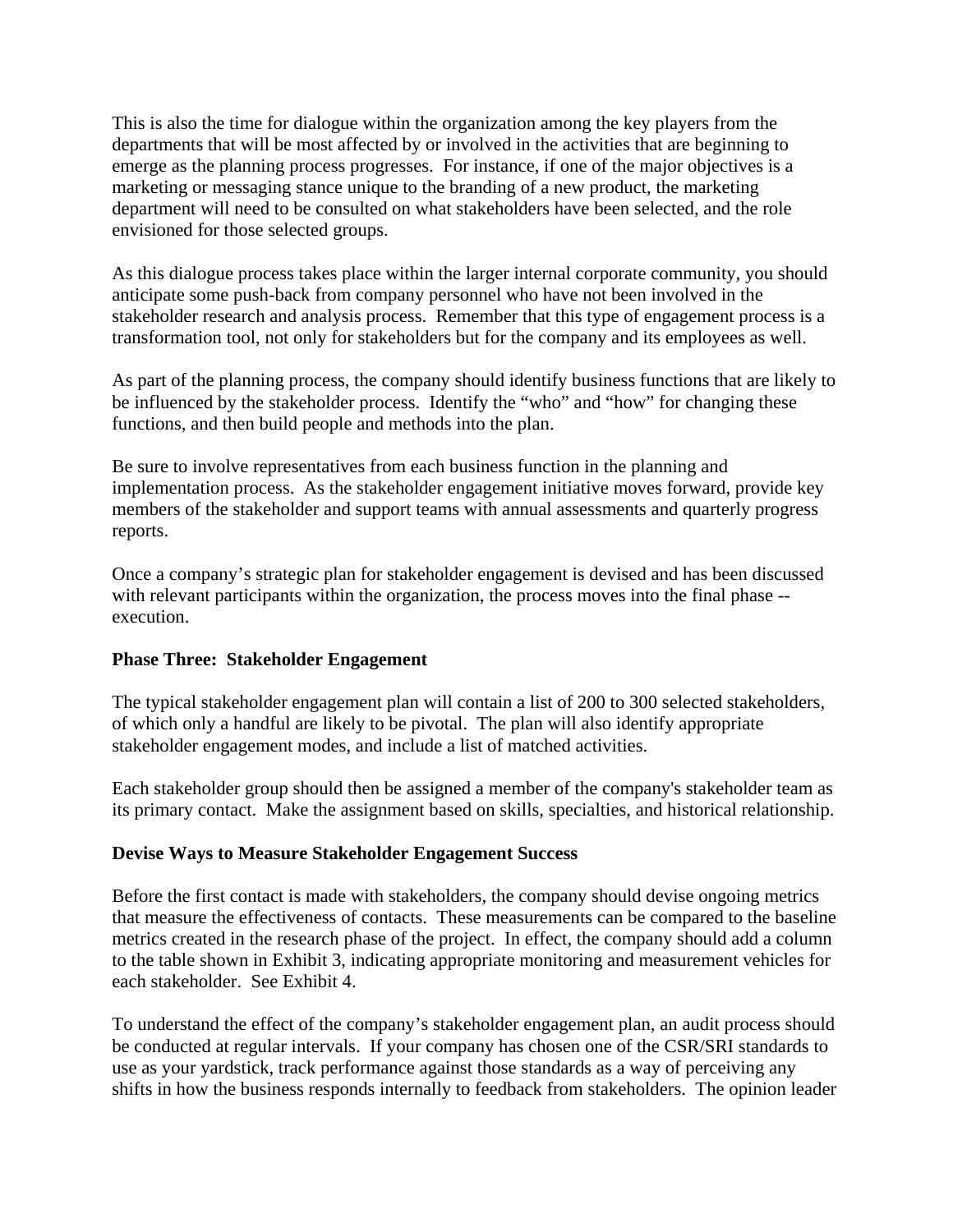survey should also be conducted at regular intervals to determine if there is a "performance/perception gap" forming. These activities should become a regular part of a company's annual reporting process.

In the case of stakeholder partners with whom a business has closer relationships -- such as funding recipients or direct partners in specific projects -- outcomes should be clearly understood and discussed before the project or funding starts. Then results should be measured as the project progresses.

If a stakeholder organization receives funds from the company that are not tied directly to a specific project, the stakeholder team members may want to periodically track the overall "image" of that organization. Are its mission and goals still in line with the company's business objectives? Is the organization still serving a function in the stakeholder system or within a "chain of influence" relevant to the company?

#### **Initial Stakeholder Contact**

When stakeholder mapping has been completed, the mode of engagement identified, and metrics for success determined, the team will be ready to begin stakeholder engagement.

If the company has never before contacted a particular stakeholder group, it should plan the first contact carefully. The company should choose a local, not-too-hostile representative and find a third-party introducer if possible.

The initial meeting should be one in which the company representative simply listens in order to understand. Good talking points might key off from the initial research that has been done about the stakeholder group. Ask about subjects such as the group's mission and goals, current projects, and membership.

Corporations generally are used to having their way. But the stakeholder "account representative" should keep in mind that this is not a contract negotiation. It is an opportunity to learn.

Identify areas of potential common ground. Be ready to ask questions and explore these areas. Take notes. Explain when necessary, but never argue. Separate positions from interests. It is in these very crucial first-contact encounters that mediation and listening skills are the most critical for success.

Create an environment that allows for setting a few informal goals, perhaps, but be sure that the expectations are kept reasonable. Then make certain that the company exceeds those expectations.

Start small: Relationship building takes time. Renew the contact every three months, or link the pace of the contact with key corporate dates and business objectives. Be realistic and ready to change. Trust and verify. Set modest follow-up actions.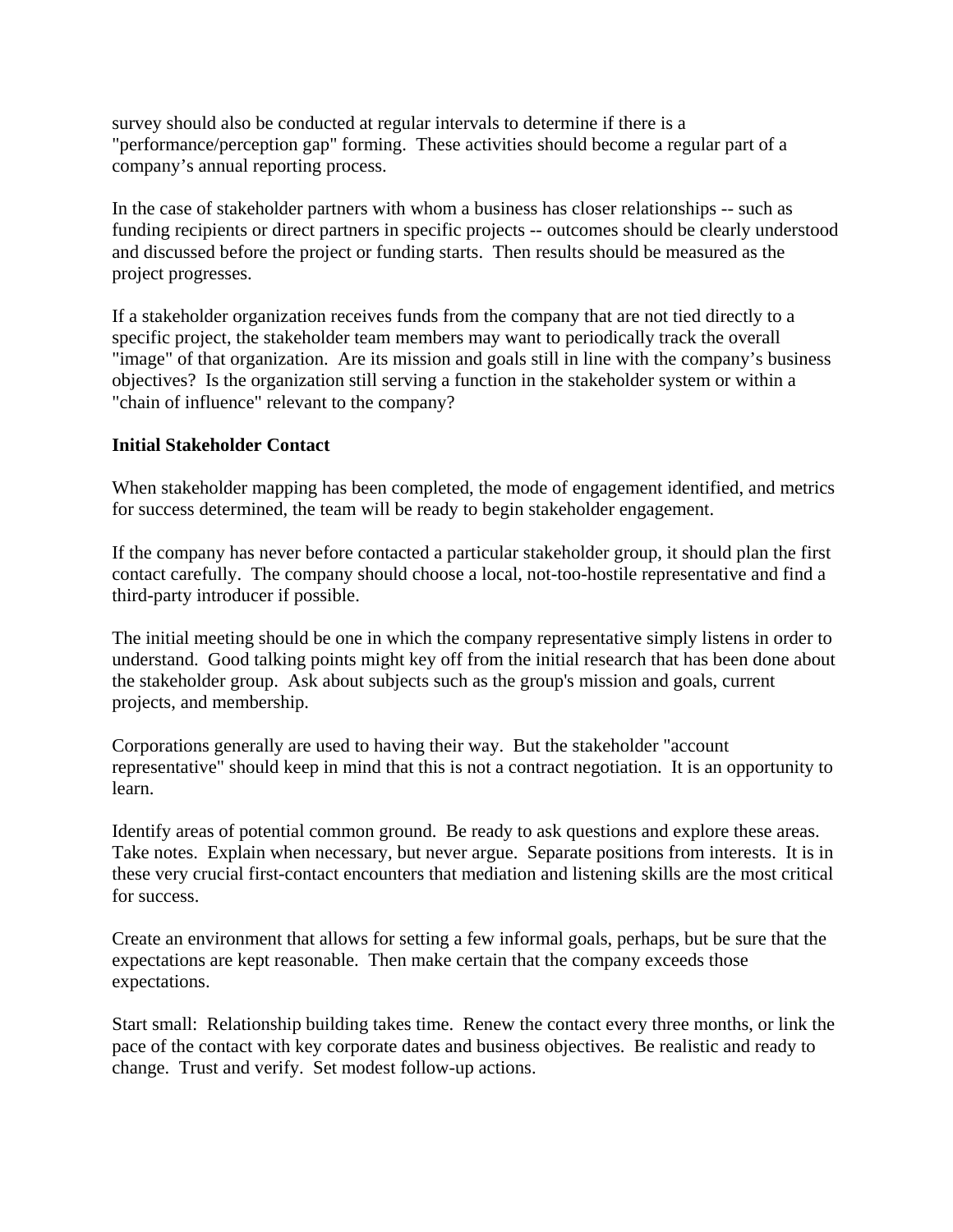#### **Sequence of Stakeholder Meetings**

In our experience, a typical sequence of stakeholder meetings will go like this:

- First Meeting: Guarded, angry. Let them "get if off their chest"
- Second Meeting: Breakthrough, overly-optimistic
- Third Meeting: Reversion to open anger, push-back
- Fourth Meeting: More Realistic, a real dialogue is beginning

By the fourth meeting -- now perhaps one year into the engagement process -- the real plans and progress can begin.

#### **Problems and Challenges in Stakeholder Engagement**

Sometimes a company's efforts at initial contact are met with derision, and a group will make it clear that it does not want to be in contact. Realize that engagement threatens the comfortable, black-and-white worldview of both stakeholders and the company.

Companies often think, "Stakeholders only want a relationship with us so we'll give them money." Conversely, stakeholders often think, "Companies only want to maximize their profits. Our talking to them will only look like green-washing."

It is often the case that a particular stakeholder group may have strategic reasons for avoiding engagement. They may see no reason for dialogue. But keep reaching out. There are always reasonable individuals in even the most radical organizations.

Sometimes a company may find it impossible to continue contact with a particular stakeholder group because of an extreme attack or a violation of trust. If this happens, specify the reason, indicate reluctance, and end the formal engagement -- but maintain an informal one if possible. The political landscape eventually will change, and this dormant relationship could prove to be important down the line.

There will be bumps along the path of stakeholder engagement, and many of them are quite predictable. Confidences will be violated, especially leaks to the media about agreements not quite finalized -- particularly if the agreement is not headed in the direction one party wishes. These should not be seen as aberrations; they should be planned for.

Often a reversion to a previously buried militancy will rear its head, particularly in the first year, when the fledgling trust has not been well tested by either side.

Frequently, there will be opposition from voices not directly involved in the stakeholder dialogue. These skeptics should be brought into the conversation where possible, even if initially they slow the process down. Often, the process cannot go forward without them.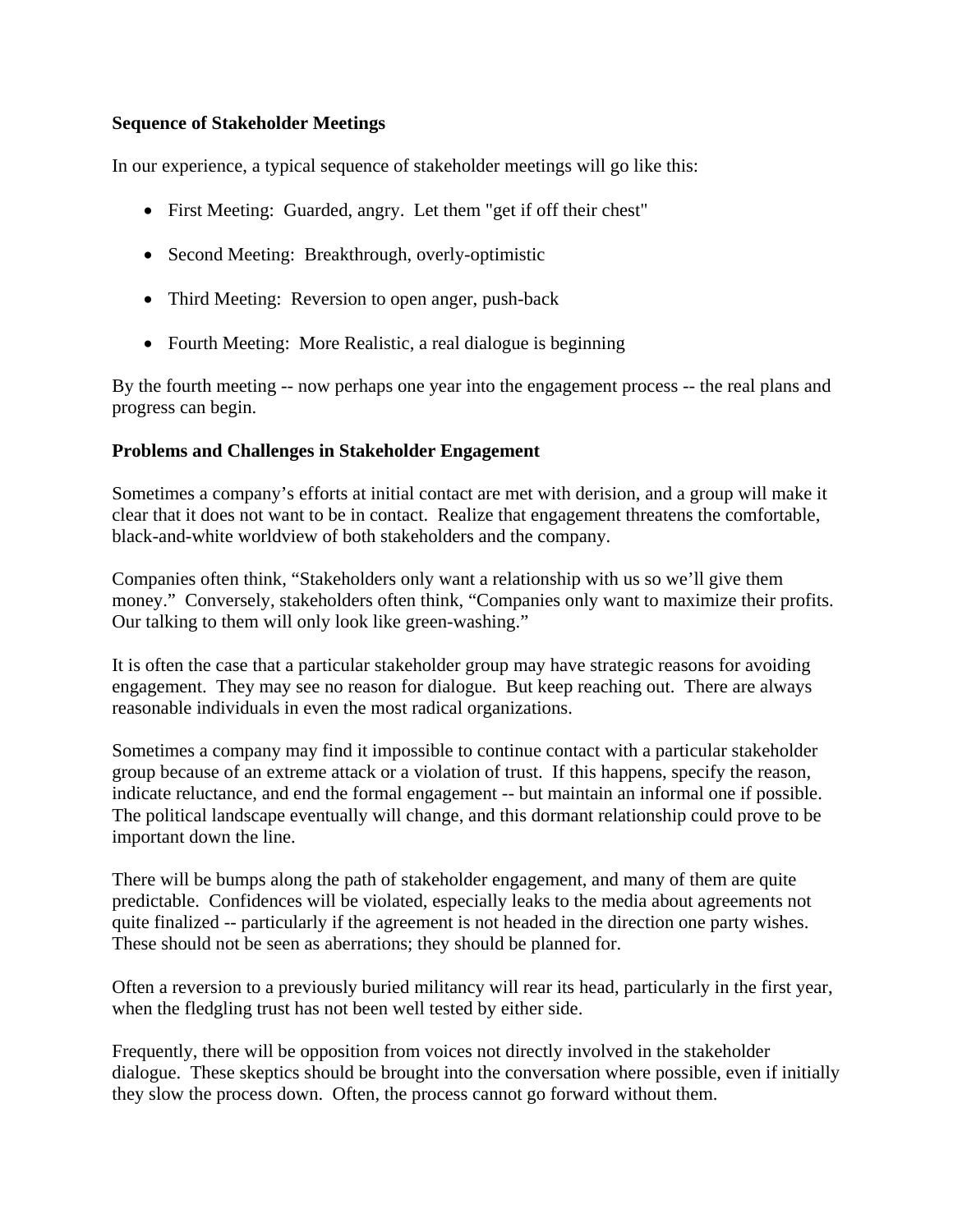Sometimes in the midst of success, both corporate and advocacy groups will find themselves pressured by their peers to end the discussion -- because this kind of dialogue can change the status quo, and that will be threatening to the system that has been in place. Engage these skeptics in conversation. Share your reasons for the dialogue and the benefits that can ensue.

# **Three Effective Stakeholder Engagement Tactics**

We have found that there are three effective tactics that make legal departments extremely nervous. But we suggest you use them anyway, because we have seen them work:

- Acknowledge Imperfection: No one believes a company that implies it is nearly faultless. Everyone relates to a company that shows it is human. Openness fosters understanding and trust.
- Apologize in Person: This is hard the first time, but becomes easier once you have experienced the effect.
- Attribute an Impact: It is common policy for companies to claim that its critics have had zero positive impact, even when corporate actions have been changed and new policies have been created. But critics will keep raising the stakes until they know they have been heard and have had an effect. So if a company does not want its stakeholders to keep escalating their activities, it should consider being generous in acknowledging certain positive impacts that stakeholder actions have had on the company.

# **Reporting on Progress**

We have already emphasized the need to create benchmark metrics not only for each stakeholder engagement, but for the program as a whole. Internal reports that assess the stakeholder engagement plan's progress should be created and delivered in person to functional team leaders. This offers another opportunity to use stakeholder engagement for awareness-building within the corporation.

Public reporting should also be considered. In addition to the standard annual report, a company that is serious about its success with environmental and advocacy stakeholders should publish a sustainability report either in print format or on the web. This report might include information on projects undertaken with stakeholder partners, measurements against the major CSR/SRI standards, and anecdotal stories from supporting stakeholder groups.

Quarterly communications, either electronic or hard copy, can be sent to participating stakeholder partners. These communications could include shared goals, a calendar of events, and descriptions of major successes.

#### **Stakeholder Engagement Successes**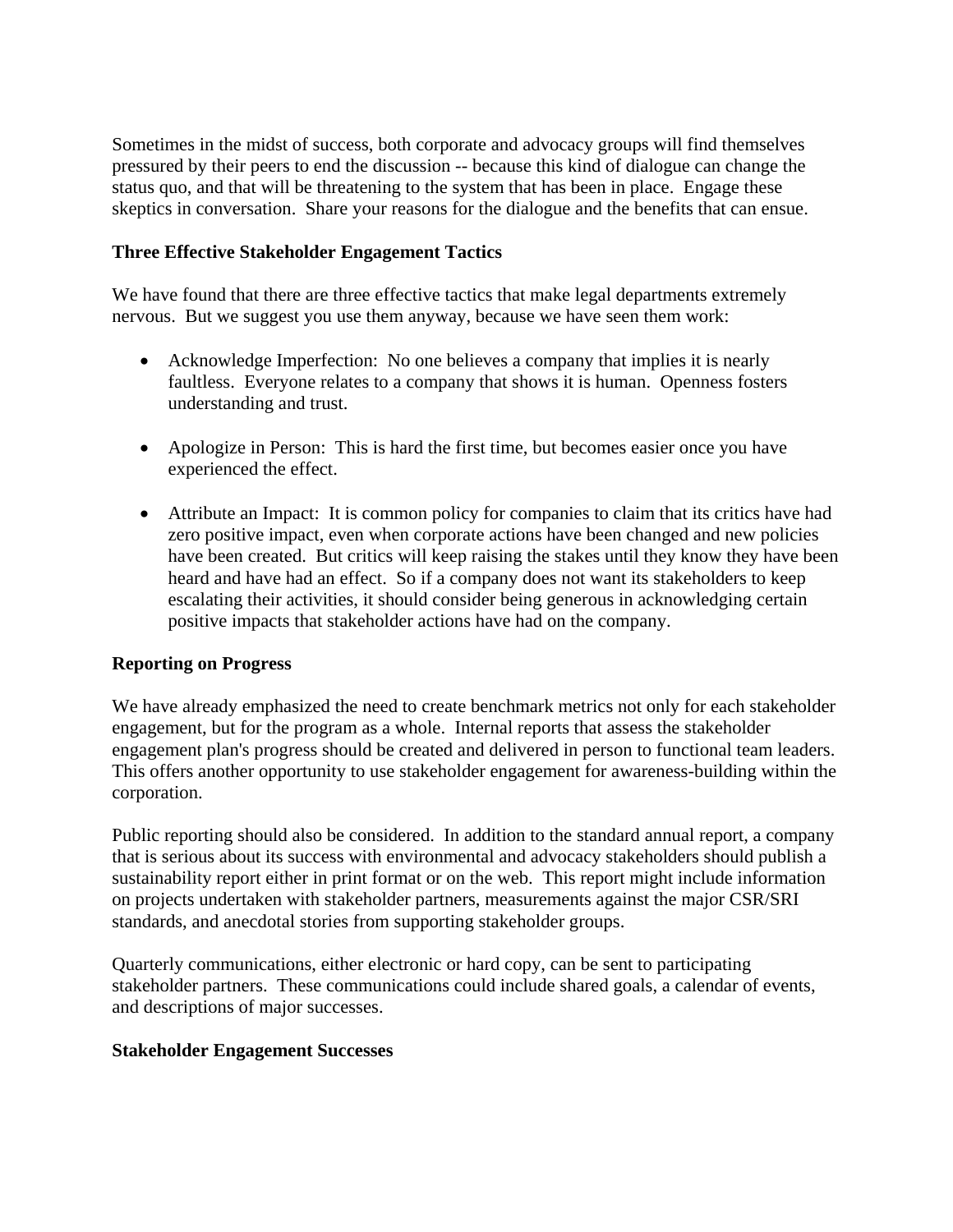Stakeholder engagement, particularly as developed by The Future 500 with the comprehensive methodology outlined here, can be a powerful tool -- not only for social change, but for bottomline business results as well. We have seen it happen many times.

Two cases that we can talk about here involve incidents in which a stakeholder engagement approach has been utilized to develop new business direction on the heels of adverse political or consumer action.

#### *Mitsubishi and the Rainforest Action Network*

The first case occurred several years ago, and involved a dispute with Mitsubishi that resulted from a campaign spearheaded by the Rainforest Action Network (RAN), an activist organization based in San Francisco. A demand was made to Mitsubishi Motors America and Mitsubishi Electric America to discontinue their use of old growth timber for paper, wood products, and building of new facilities. The Future 500 was called in to assist in reaching a solution. After an analysis of possible stakeholders, a dialogue team was created.

Mike Brune, executive director of RAN, describes the project this way, "Through the process of the multi-stakeholder dialogue, we all created a much higher level of awareness of old-growth forests and their impact on business, as well as the benefits of aligning commerce with nature."

The strength of the dialogue resulted from the team of diverse stakeholders that was pulled together. It involved academics, policy experts, environmental advocates, and business executives -- a group of people representing points of view that would not ordinarily be brought to the same discussion.

The resulting solution surprised everyone around the table and proved the robustness of conflict resolution approaches that keep business interests at the center of the stakeholder discussion. A new policy was established at Mitsubishi that was used as a springboard for soliciting the involvement of other companies in the years ahead, such as Lowe's and Home Depot. Seven years later, the solution is still proving to be challenging and viable.

Mike Brune notes, "What we've seen over the last five to ten years is not only an expansion of who companies consider as stakeholders, but an expansion of the environmental and social issues that corporations consider important."

# *Electronic Waste Disposal*

Our second case study involved the issue of proper disposal of electronic waste (computers, display monitors, and televisions) and who will pay for that disposal. The Future 500 was brought into this arena by Region 9 of the US Environmental Protection Agency (EPA) in order to create a whitepaper addressing the scope of the problem and some possible solutions.

The Future 500 presented its results at an EPA-sponsored gathering in Portland, Oregon in 2000. In affiliation with the Zero Waste Alliance of Portland, as well as EPA Regions 9 and 10, and many local sponsors, we went on to facilitate a series of multi-stakeholder working sessions.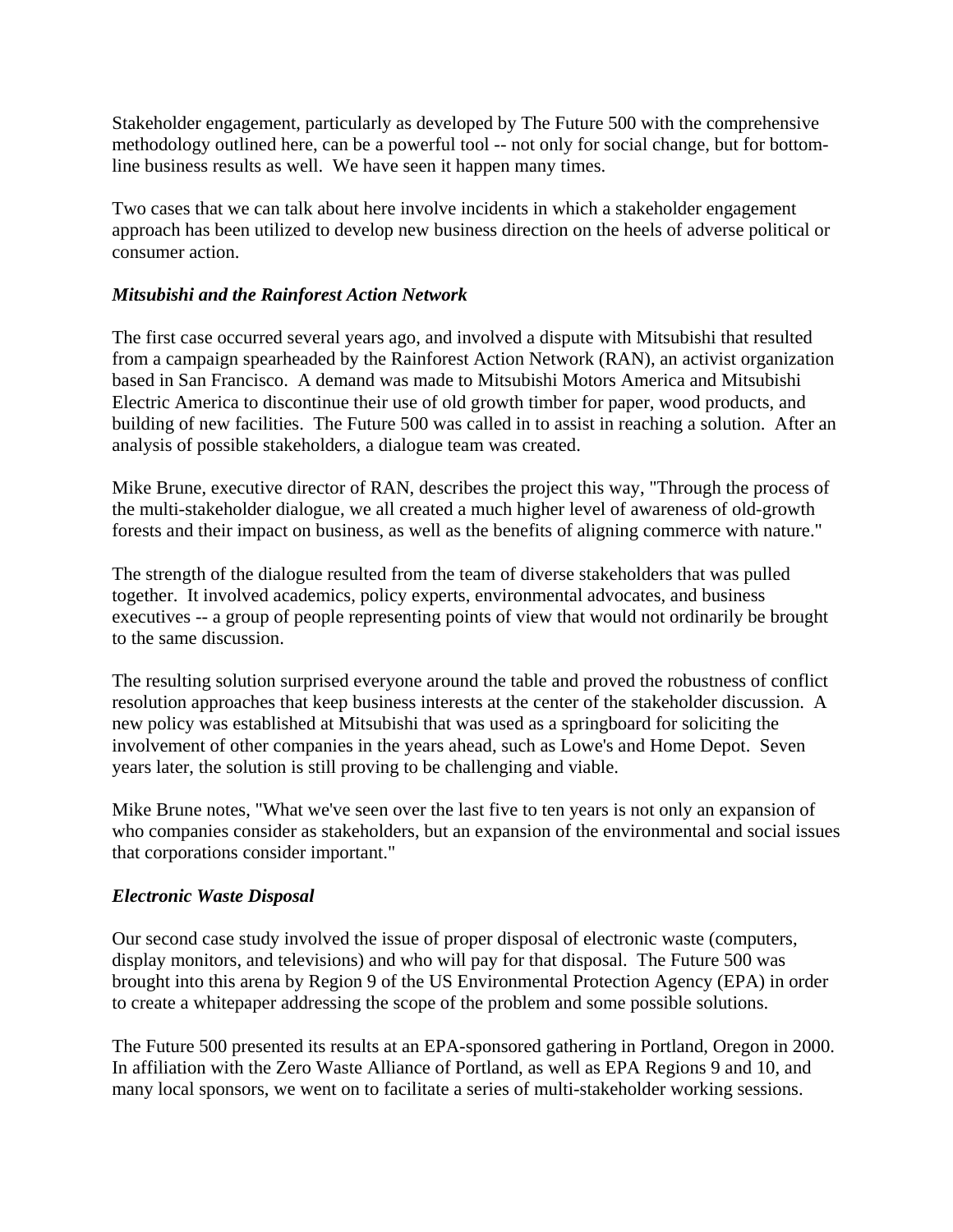One of the most tangible results was legislation recently passed in California: a state bill entitled the California Hazardous Electronic Waste Recycling Act (SB 20). Beginning January 1, 2005, retailers in California began collecting an e-waste recycling fee from consumers and remitting these fees to a governmental fiscal agent in order to cover the costs of disposal processing.

In our view, this legislation promotes a new business model for computer manufacturers by catalyzing business innovation in both end-of-life product disposal and up-front design for environment. It also has the potential to help educate the public on the need for correct disposal and recycling of electronics. Increased public awareness will in turn inform future product purchasing decisions.

Hewlett-Packard (HP) took a lead in the stakeholder discussions that resulted in this legislation, and is also one of the first electronics manufacturers to have its own disposal facility. Stepping forward as a leader in electronics waste policy has given HP a leg up in the computer manufacturer branding wars.

Mark Murray of Californians Against Waste (CAW), one of the key crafters of the California legislation, says, "New and effective public policy can be the result of stakeholders coming together, but that sometimes takes place as the end result of traditional combative leveraging strategies."

# *A New Way of Doing Business*

\_\_\_\_\_\_\_\_\_\_\_\_\_

Though not all participants agree that stakeholder engagement is the complete answer, the benefits of this new way of doing business are already becoming apparent. In a recent article in the San Francisco Chronicle, Marc Gunther observed:

The truth is that corporate America is gradually becoming more compassionate, more green, more diverse, more transparent and more committed to serving the common good -- as well as the bottom line. Home Depot and Lowe's have pledged to eliminate from their shelves wood from endangered forests. . . . UPS operates more than 1,800 vehicles that use "alternative fuels." Sustainability has become a buzzword in the boardroom.

The Future 500 believes that one vehicle for such reform -- and for increased business profits - will be the continued use and perfection of tools like our stakeholder engagement methodology.

Cate Gable is an author and business consultant specializing in sustainability and stakeholder engagement projects. President of Axioun Communications International and Senior Consultant for the Future 500, Gable divides her time between California, the Pacific Northwest, and Paris. Author of Strategic Action Planning NOW! Team-based Planning in Four Steps, Gable teaches "Strategic Action Planning -- Sustainable Business for the New Century" at Hautes Etudes Commerciales (HEC), the top business college in France. She is currently working on a project that will establish CSR-centered metrics for a commercial lender in the Pacific Northwest. Gable graduated magna cum laude with honors from the University of Pennsylvania in